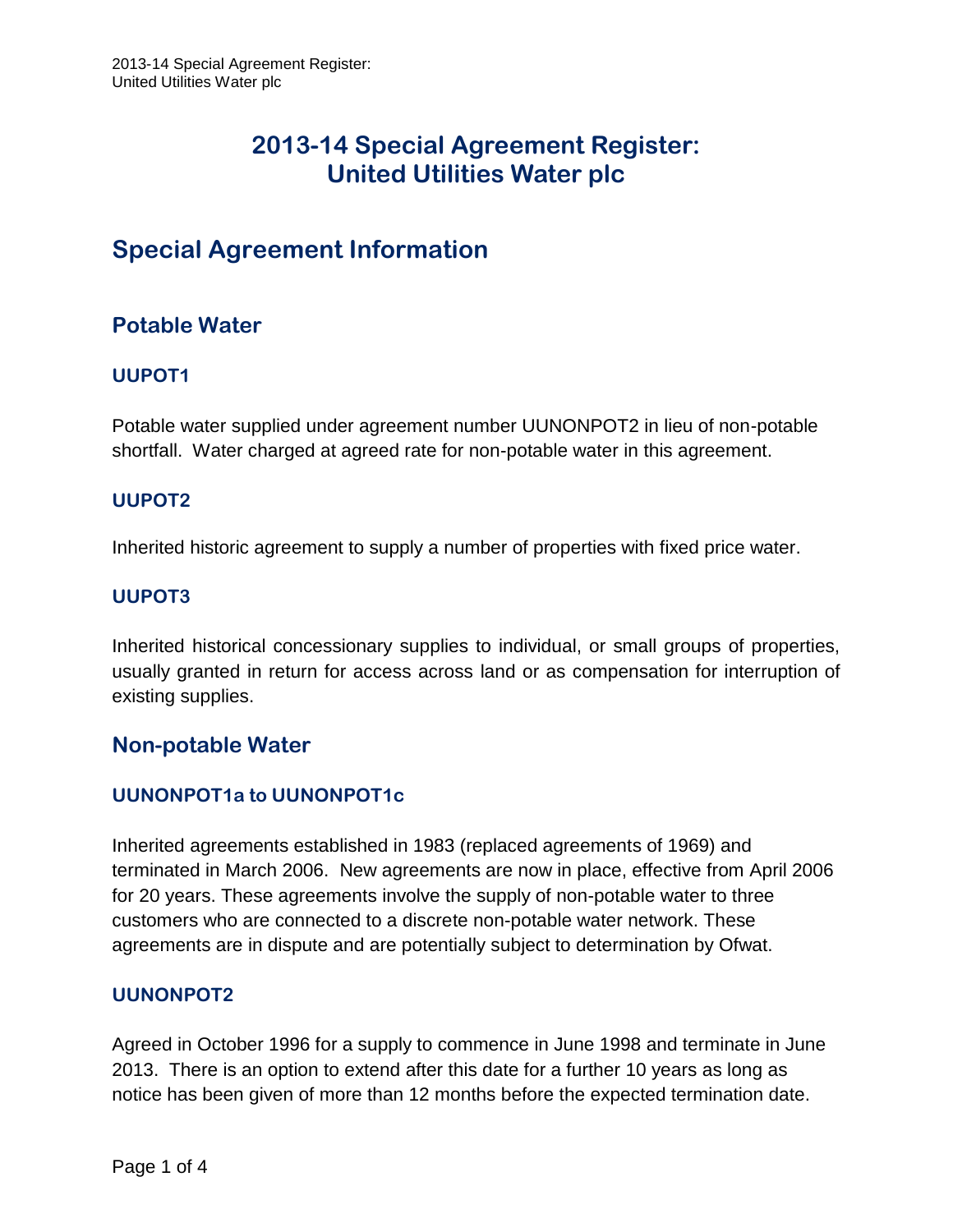The minimum volume to be supplied is 13Ml/day. The price is based on the non-potable water tariff plus an additional charge to cover the additional costs of meeting the particular customer requirements with regard to the quality of water.

# **Sewerage**

### **UUSEW1**

Agreement signed on 29 November 1995 as part consideration for a land purchase to facilitate the building of a new WWTW facility. In addition to the land purchase the farm owners were granted rights to connect and discharge effluent to sewer for treatment at the new works for a period of 80 years without charge. The farm is currently consented to discharge TE, but this is not being utilised at the present time.

#### **UUSEW2**

This agreement for sewerage services falls under section 83(3) of the County of Merseyside Act. This agreement is currently under negotiation.

### **UUSEW3 and UUSEW4**

These agreements commenced on 1 April 2013. Surface water drainage and highway drainage charges apply to the site as a whole rather than to individual businesses within the site.

# **Trade Effluent**

#### **UUTE2**

Agreement commenced in September 1975, for a period of 60 years. Agreement based on capital loan repayments, cost of operating/running costs of receiving treatment works and a formula similar to Mogden formula which calculates the cost of primary, secondary treatment and sludge removal depending upon the relative strength of effluent discharged.

#### **UUTE3**

Agreement reached in September 1973 and commenced in October 1973, for a period of 40 years. Charge mechanism based solely on capital repayments for extending the receiving treatment works, the running costs of the works and a proportion of the cost of operating/maintaining the sewer network between Alderley Park and Great Warford.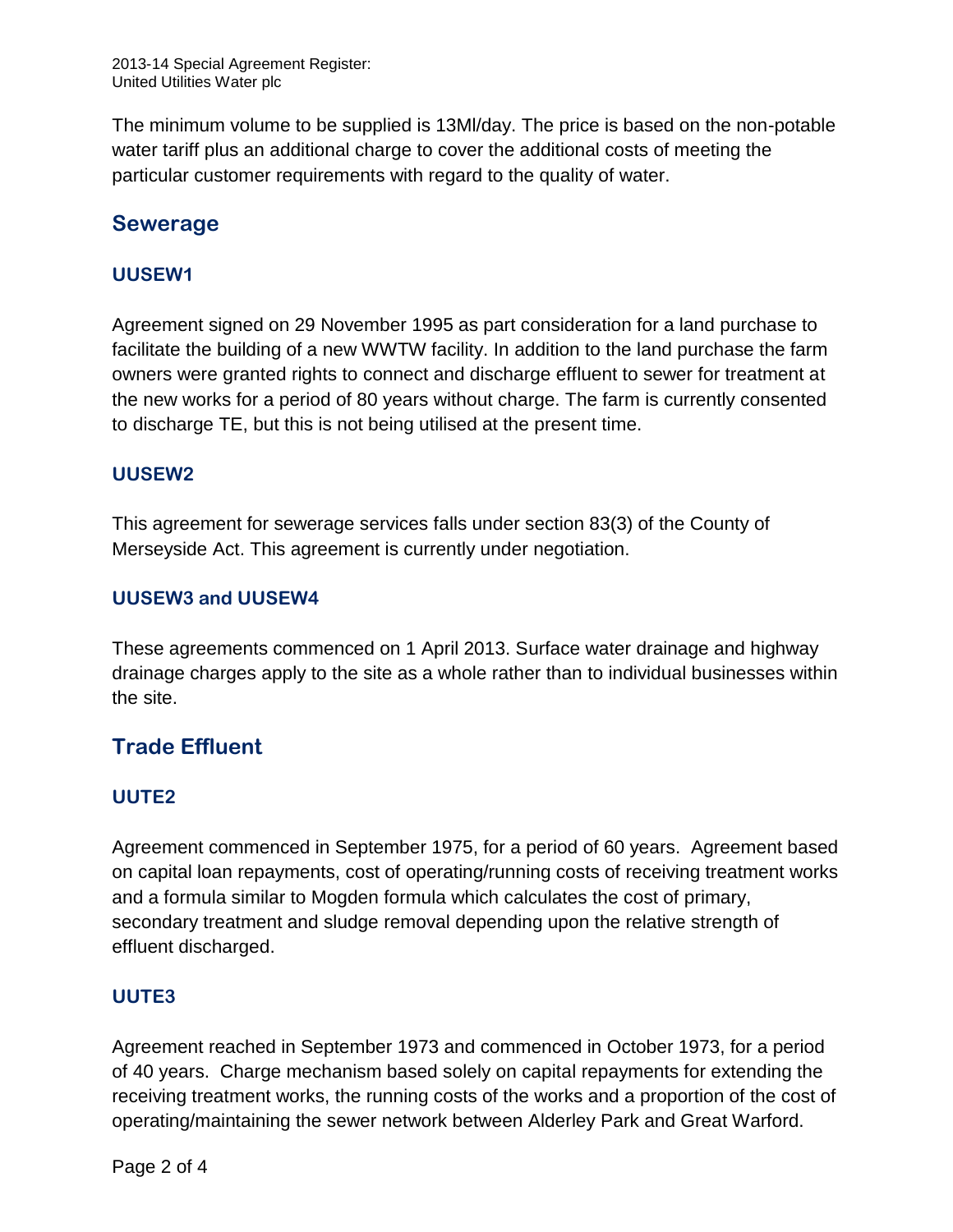#### **UUTE4**

Agreement reached in November 1990 and commenced in April 1991 for a period 25 years. A modified form of the Mogden formula (including additional capital payment) applies. Trade effluent is discharged via a direct connection to UU site into tanks built specifically for it.

### **UUTE 5a & 5b**

Agreement signed on 13 June 2005 for a period of 20 years or until such time as leachate is no longer discharged from phases 1 - 3 of the site. Landfill site with 3 capped cells no longer taking additional waste for which TE charges are abated for leachate. There is one active cell (phase 4) for which leachate is charged at standard TE tariff.

#### **UUTE6**

This agreement replaces an original agreement signed in 1980 relating to capital contributions towards improvements at the UU receiving works. The charging formula agreed at that time was in place until 30 April 2006. The elements of Mogden charged under the agreement had the capital element rebated. A replacement agreement, originally signed in 2004, clarified that the capital elements of the agreed Mogden charging elements are re-instated from 1 May 2006. No 'R' value is charged as customer discharges directly to the works. B1 has never been charged under either agreement.

# **Bulk Supply Information**

# **Exports of Water**

#### **UUBWE1**

This is for a supply of potable water to Dee Valley Water. It is a historic agreement, inherited by United Utilities Water on privatisation. The volumetric rate are indexed to RPI.